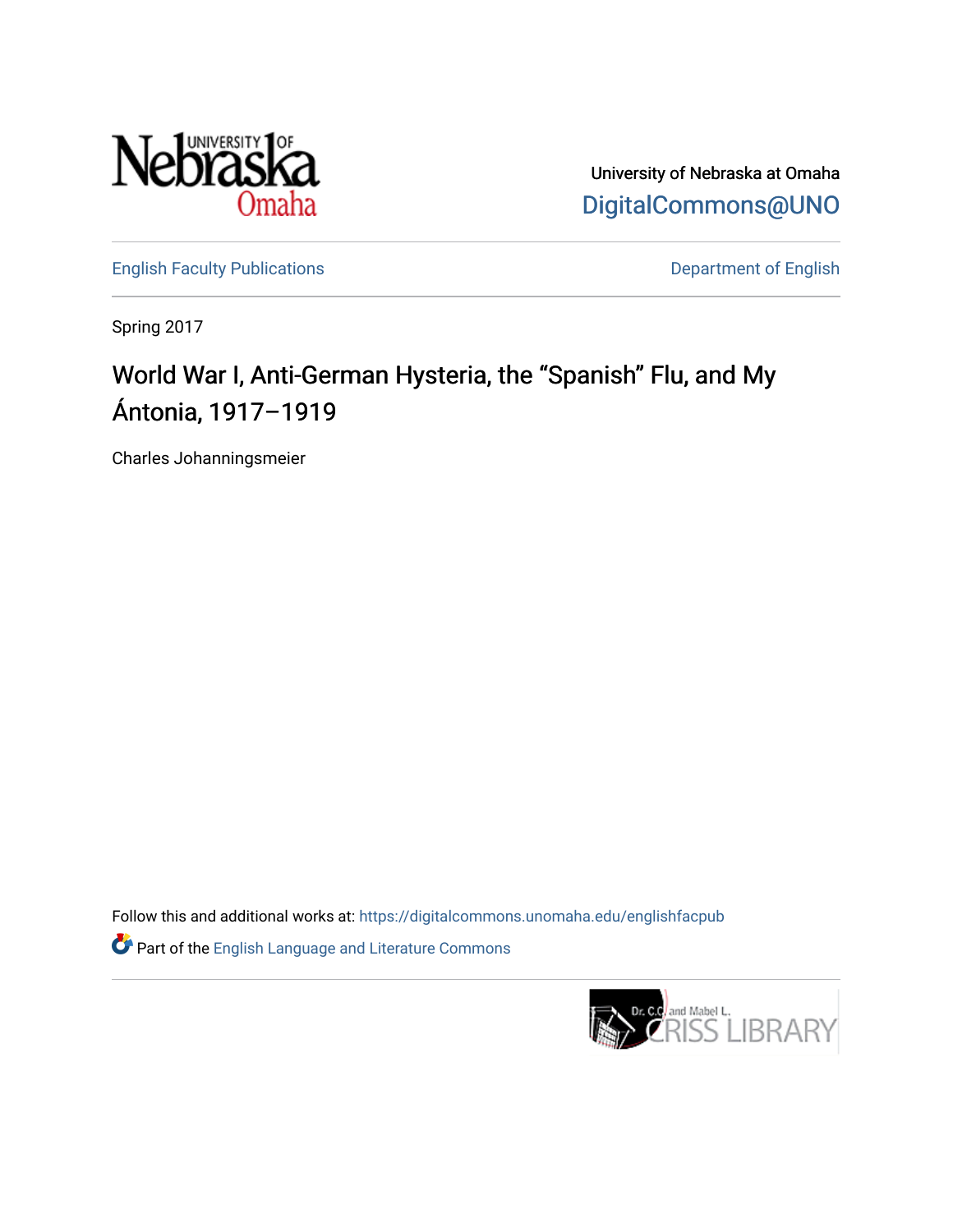## World War I, Anti-German Hysteria, the "Spanish" Flu, and *My Ántonia*, 1917–1919

## Charles Johanningsmeier | University of Nebraska at Omaha

At first glance, *My Ántonia* might seem to have nothing to do with World War I. Despite the fact that Cather's fourth novel was written between the fall of 1916 and June 1918, the war is nowhere mentioned in it, and no evidence exists to suggest that

Cather consciously intended to embed any type of commentary about the war within its pages. Nevertheless, *My Ántonia* is inextricably connected to the war, chiefly because its early sales and reception among American readers were very likely heavily influenced by the xenophobic attitudes that the war exacerbated.

Unlike Cather's two previous plains novels, *O Pioneers!* (1913) and *The Song of the Lark* (1915), which had been relatively popular, *My Ántonia* was a disappointment in terms of sales, not only for its publisher, Houghton Mifflin, but also for Cather herself. Published on September 21, 1918, Cather's novel had sold only 5,000 copies by December 5, and during its first two years in print, *My Ántonia* sold only 11,322 copies (Woodress 392). In a letter to her editor Ferris Greenslet dated May 19 [1919], Cather expressed her displeasure with these low sales figures and blamed them on

what she regarded as Houghton Mifflin's uninspired advertising (*Selected Letters* 274−277). Biographer James Woodress, on the other hand, later attributed the novel's poor sales to its publication "at an unfortunate time. The country was preoccupied with the final days of World War I" (391). Both explanations contain an element of truth. Houghton Mifflin's advertisements for *My Ántonia* were indeed lackluster, typically consisting of two short paragraphs of text that blandly promoted Ántonia as "aglow with vitality . . . all impulsive youth and careless courage," and the novel itself as "a love story of profound human appeal" (Advertisement). The most enthusiasm the firm's copywriters could muster for the book was the very qualified statement that "it is . . . one of the really



*World War I propaganda postcard; Bernhardt Wall, illustrator.*

notable American novels of recent years." In addition, the war, which would officially end on November 11, 1918, was on almost every American's mind during the months when *My Ántonia* was first available. Yet *My Ántonia*'s lack of popularity among readers

from 1918 to 1920 can also be attributed to two other factors: its generally positive portrayal of immigrants and what Jean Griffith has called the novel's "critique" of the "carte blanche nativism" exhibited by the townspeople of Black Hawk (407).

American readers' attitudes toward people who appeared "foreign" had changed a great deal since *O Pioneers!* and *The Song of the Lark*, with their Swedish heroines Alexandra Bergson and Thea Kronborg, had been published in June 1913 and October 1915, respectively. Granted, even in the decade before the war began in August 1914, antiimmigration sentiment had existed among those who felt that the millions of darker-skinned and supposedly germ-laden "aliens" from southern Italy, the Balkans, and Eastern Europe were threatening the country's well-being. Once the United States declared war against Germany in April 1917, however,

large numbers of Americans became even more xenophobic than they had been before. Most of this distrust and anger was directed toward those of German heritage, but it also sometimes extended to other immigrants previously considered "good": i.e., lighter-skinned, northern Europeans. According to historian John Higham, "the average non-German alien passed through 1917 and 1918 unscathed by hatred" (215); nonetheless, the "100% Americanism" movement fueled by the war definitely made all those labeled as "foreigners" slightly suspect in the minds of many old-stock Americans. As Mark Granquist notes, even "Scandinavian-American Lutherans, who still employed their immigrant languages and were often equally isolated from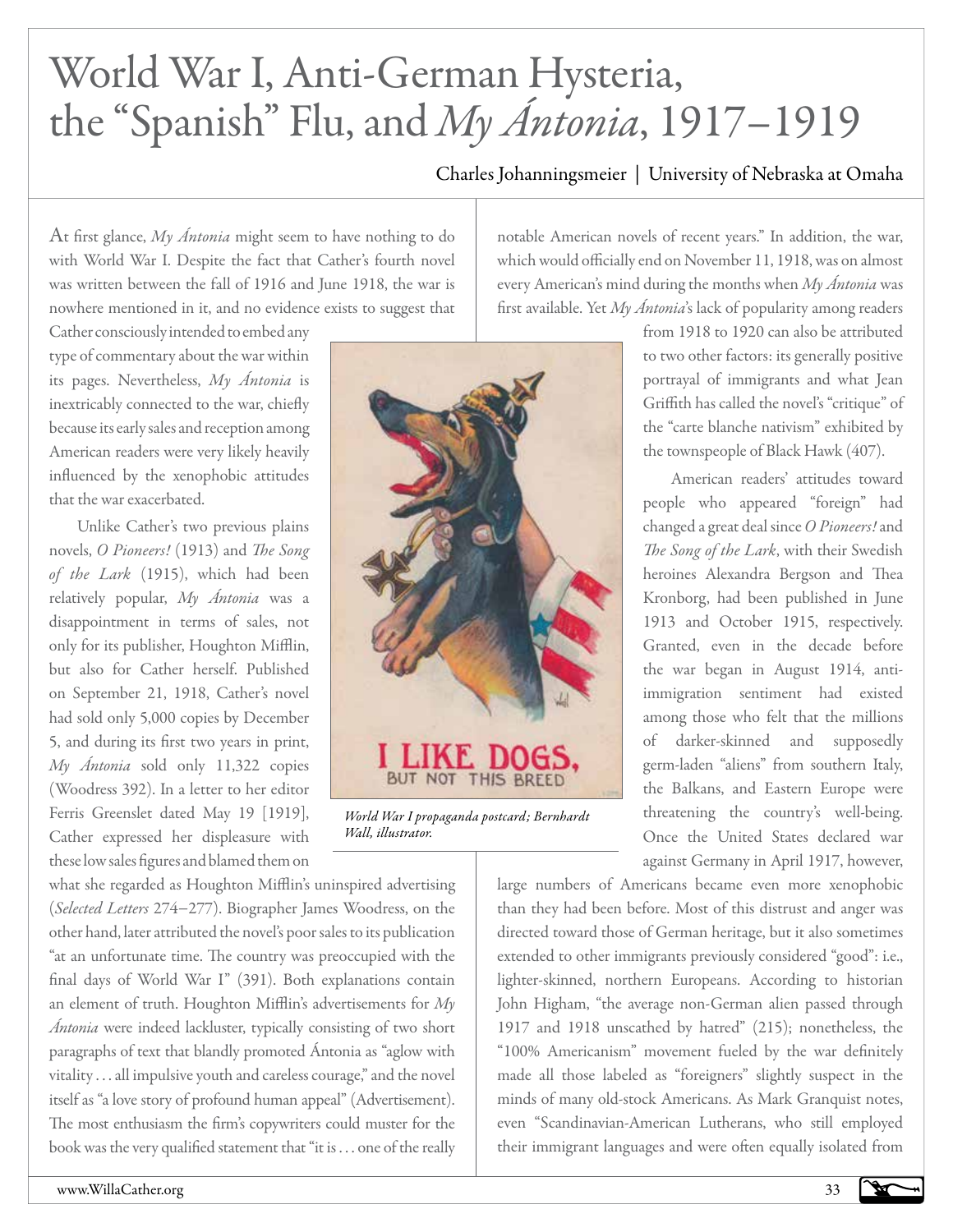'English' society, were often lumped together with the German-Americans in the popular imagination." Higham, too, states that "the war created a more widespread concern than Americans had ever felt before over the immigrants' attachment to their adopted country" (213). To be regarded as truly "American" and escape censure, all foreign-born and first-generation Americans now understood that they needed to conspicuously display their 100% patriotism for the United States, its values, and its customs. Cultural productions that celebrated both immigrants' differences from Americans and elements of their native cultures would, one might imagine, have been viewed with much more suspicion than they had been previously. *My Ántonia*, which conspicuously extols the virtues of the Bohemian Ántonia, the Norwegian Lena Lingard, the Swede Tiny Soderball, the three Bohemian Marys, and the four Danish girls, would certainly fall into this category.

Also contributing heavily to many Americans' fears of "foreign contagion" was the catastrophic virus incorrectly dubbed the "Spanish flu," which, thanks to the war and its massive troop movements, swept throughout the world in 1918 and 1919. This pandemic, combined with the xenophobia fomented by the war, most definitely made September 1918 a very inauspicious time to release *My Ántonia*, at least if one wanted it to sell well.

German aliens residing in the United States, as well as naturalized German-American citizens, had before the war been generally regarded quite positively. After the war began, however, they were viewed with increasing suspicion. The German torpedoing of the *Lusitania* on May 7, 1915, resulting in the deaths of 128 Americans on board, a few isolated acts of German sabotage in the United States, and the famous Zimmermann telegram of January 1917 that revealed a plot to enlist Mexico as an ally of Germany, made most Americans extremely fearful of foreigners, even before the United States declared war on Germany in April 1917.



*Berlin, Nebraska, ca. 1910. Suspicious fires destroyed much of main street in 1918. The town's name was changed to "Otoe" in October 1918, less than a month before Armistice Day.*

After the United States had officially entered the war, this distrust spread rapidly. By the time the war ended in November 1918, about 250,000 German aliens and Americans of German ancestry had been put under surveillance by the U.S. government; approximately 6,300 of these—including German-language newspaper editors and symphony musicians—had been arrested and detained (Higham 210), with some 2,000 of these being incarcerated in prison camps at Fort Oglethorpe, Georgia, and Fort Douglas, Utah (Kirschbaum 71−72).

Furthermore, in order to counter Germany's supposedly longstanding plan to infiltrate the country, a panoply of private and quasi-governmental organizations such as the American Defense Society, the American Protective League, and states' Councils of National Defense expended a great deal of effort in trying to eliminate all vestiges of German culture in the United States. As Erik Kirschbaum writes, from this point on, "Innocent activities in German clubs, churches, schools, and newspapers were regarded as part of an organized German propaganda effort to try to sweep the United States into the pan-German movement of the Kaiser and his government" (42).

One of the largest targets of the various "patriotic" groups trying to root out "foreign" influences was the German language. Across the country, learning, speaking, and reading German became highly suspect activities in the eyes of the non-German majority. The American Defense Society argued in a pamphlet entitled "Throw Out the German Language and All Disloyal Teachers" (January 1918): "We can make war on the Hun language, and we will. Any language which produces a people of ruthless conquistadors, such as now exists in Germany, is not fit to teach clean and pure American boys and girls, and the most ordinary principles of self-defense demand that it be eliminated" (quoted in Kirschbaum 103). Not surprisingly, the number of students enrolled in German language classes in schools dropped precipitously. A great number of state, county, city, and town governments actively moved to enact laws banning the speaking of German in public (Luebke 252), and in many rural communities it was not uncommon for people of German heritage to have their telephone party lines cut in order to keep them from communicating privately in German. Even as late as April 1919, the Nebraska State Legislature reflected the general anti-foreign sentiment in the state by passing what was known as the "Siman Act," which read in part, "No person, individually or as a teacher, shall, in any private, denominational, parochial or public school, teach any subject to any person in any language other than the English language" ("Meyer v. Nebraska").

While German was the language most conspicuously singled out by American "100 percenters," it was not the only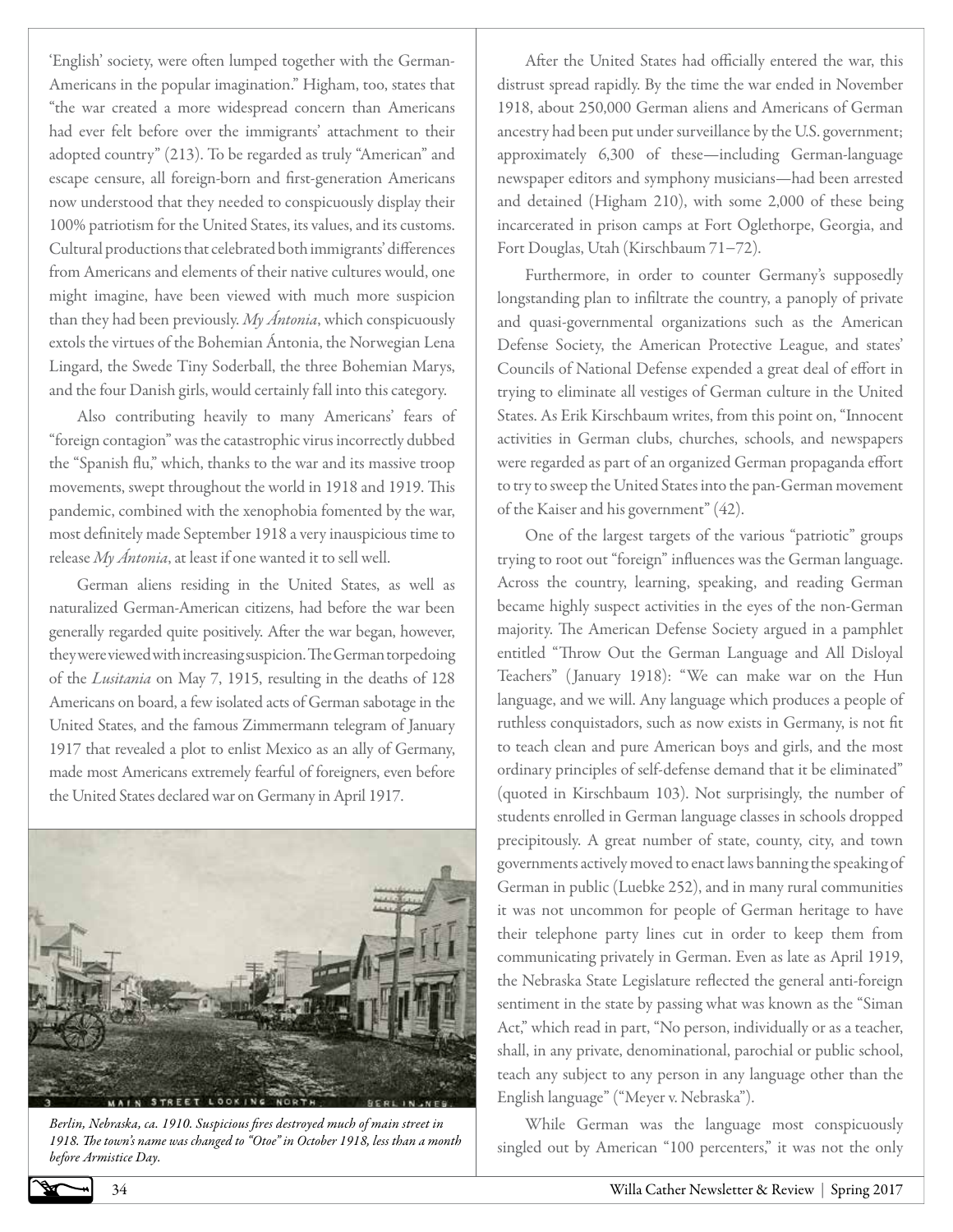



and frequently these were burned as part of patriotic rallies (Kirschbaum 99, 114, 135−136).

German music and musicians—many of them beloved by Cather—also came under attack. Numerous orchestra conductors and musicians with German backgrounds were dismissed; some were sent to internment camps. Throughout the country, music by German composers such as Bach, Beethoven, Wagner, Mendelssohn, and Schubert were removed from programs (Luebke 248−49).

*World War I poster created for* The Century Magazine*. Library of Congress, Prints and Photographs Division.*

language under attack. Various states went further and forbade the speaking of any foreign language in public. In May 1918, the governor of Iowa, William L. Harding, issued a proclamation which "stated that English was the only language permitted in public in Iowa and that foreign languages were banned from all train cars, telephone conversations, public addresses, in public and private schools, and in churches" (Kirschbaum 125). The result was a very tense environment; as Kirschbaum states, "The laws against foreign-language use during that wartime frenzy were strictly enforced, and many ordinary Americans were eager to do their part to protect the nation's security by informing authorities about people who violated the ban" (125).

Other signs of German "influence" besides the language itself were also actively rooted out. "Sauerkraut" was renamed "liberty cabbage," and "Bismarck" pastries became "American beauties." The names of countless streets, towns, schools, and businesses with German associations, such as "Berlin," "Germantown," or the "German National Bank" were officially changed. Statues and other monuments dedicated to Germans such as Friedrich Schiller were vandalized or removed ("From the Archives"; "The Schiller Linden Tree"). A great number of German-language newspapers and magazines were forced out of business by declining sales or had to begin publishing in English in order to avoid harassment by "patriotic" citizens and prosecution by the government (under provisions of the Espionage Act of June 1917, the Trading with the Enemy Act of October 1917, and the Sedition Act of May 1918). The American Protective League was especially active in intimidating German language newspapers, both by pouring symbolic yellow paint on their offices and by breaking into them and raiding or destroying their files. German books and newspapers were also removed from almost all public and high school libraries,

Kirschbaum reports, "In Pittsburgh, the city council issued a citywide ban on all music by Beethoven. The Metropolitan Opera Company of New York forbade the production of German works; the Philadelphia Orchestra said it would stop performing all German music, beginning November 10, 1917" (132).

In a number of instances, the xenophobia took an even more aggressive and sometimes violent turn. Sadly, for instance, a great number of dachshunds and German shepherds, whether they belonged to Germans or not, were killed by superpatriots (Kirschbaum 119). German-Americans were often dragged out of their homes and forced to publicly kiss an American flag and/or recite a loyalty oath (Thompson 145). Many people with German surnames lost their jobs. In many communities, clergy members, usually those serving German Lutheran congregations, were actively intimidated in various ways. In July 1918, for example, Nebraska attorney general Willis H. Reed told one minister that, while there was not yet an actual law forbidding a minister from conducting church services in German, he felt that "by continuing the use of German in religious services and Sunday school the churches employing it are helping to discredit their own profession of loyalty" ("Discredit to Vocation"). In Eustis, Nebraska, the pastor of the German Church was arrested for preaching in German and "charged with violating the espionage act" (cited in Faber 98). Ministers were often threatened with physical violence if they didn't stop preaching in German, and a great number of churches serving German-Americans and resident aliens were set on fire.

In addition, those who didn't buy enough Liberty Bonds or pledge enough to the Red Cross—whether of German heritage or not—were frequently harassed and sometimes brought before ad hoc "slacker courts" for punishment. In Oakland, Nebraska, an affidavit was sworn out against Mr. Tom Kerl, who was alleged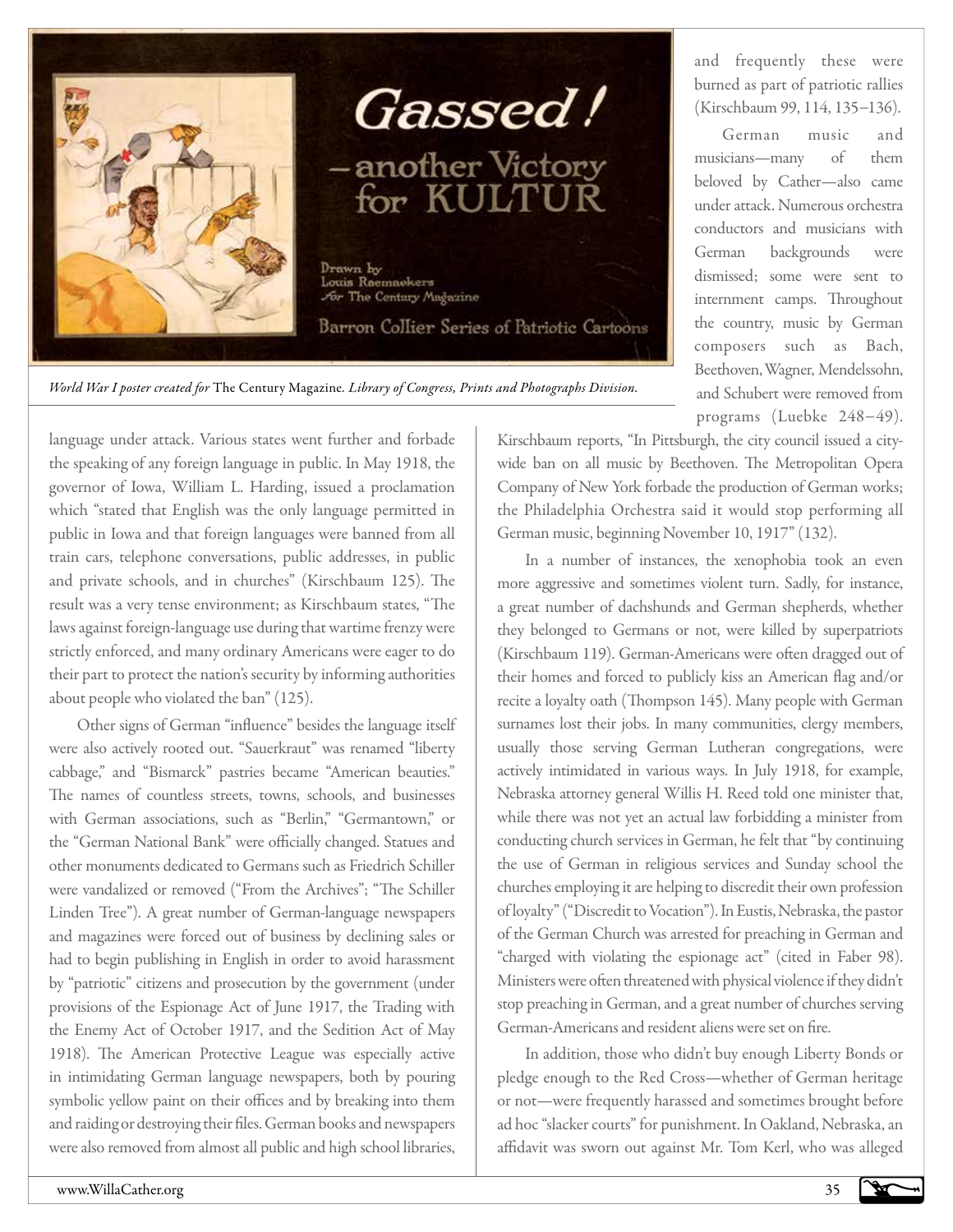to have protested about buying Liberty Bonds in November 1917, saying, within earshot of witnesses, that he thought it was ridiculous to buy war bonds that would pay for bullets that might be used to kill his German relatives ("Blood and Gore"). In April 1918, Rudolph Schopke, a banker who had lived and worked in Emerson, Nebraska, for 35 years, "was tarred and feathered and driven through the streets of the town because of alleged pro-German sympathies" ("Record for Buffalo"). This was not an isolated incident. At some point during the war, three men in Avoca, Nebraska, were also tarred and feathered; one even had a noose placed around his neck, and it was taken off only after he "promised to be good and contribute to the Red Cross or anything else they wanted him to" ("Three Men at Avoca"). Such activity was by no means limited to Nebraska; people with allegedly pro-German allegiances, including ministers, were tarred and feathered "in at least thirteen states . . . and in some cases [this] resulted in fatalities" (Kirschbaum 129, 141).

This widespread anti-German feeling ultimately appears to have served as an opportunity for the Ku Klux Klan to return to a number of communities. When I spoke about anti-German activities during World War I in Omaha in 2014, two people came to me separately afterward to tell how the story had been passed down in their families of Ku Klux Klan groups coming to their German relatives' houses in two different Nebraska towns and burning crosses in their yards to intimidate them. Two newspaper reports of what appear to have been KKK attacks on ethnic Germans during this period support these personal accounts. One, from November 1917, described "a group of men clad in white robes" who tarred and feathered a Michigan man "accused of pro-Germanism" ("Tar and Feathers"). The second, from May 1918, recounted how "fifty white-robed persons" in Richmond, California, took one Guido Poenisch from his home, "'tried' [him] for loyalty, and then tarred and feathered" him ("Tarred and Feathered").

Anti-German and generally anti-immigrant feelings were thus running at a fever pitch in the United States in the fall of 1918, when *My Ántonia* was published. Given this environment, one can understand how contemporary reviews of the novel, which conspicuously mentioned Ántonia's Bohemian heritage and emphasized that *My Ántonia* was chiefly about immigrants, would not have likely served to boost sales. The reviewer for the *New York Times Book Review* wrote, "There are other immigrants in the book besides the Shimerdas—Norwegians, Danes, Russians, etc.—and the ways of all of them are more or less fully described. They are all, to some extent, pioneers, the period of the book being that in which the first foreign immigrants came to Nebraska" (*Willa Cather: The Contemporary Reviews* 79). The reviewer for the *New York Call* magazine stated, "This book gives us a picture of the



*Emergency hospital during the Spanish flu epidemic, Camp Funston, Kansas, 1918. Otis Historical Archives, National Museum of Health and Medicine.*

grim and determined fight for life and prosperity of the vigorous foreigners who have settled in the West and helped to make it a land of fruitfulness" (83). These comments were undoubtedly intended as praise, but they probably served to prejudice the larger, generally xenophobic, reading public against the novel.

The marketing people at Houghton Mifflin appear to have recognized the general anti-immigrant feeling in the country much earlier than did these reviewers. This is suggested in the way Houghton Mifflin reacted to Cather's complaints about their not having used favorable reviews in their initial advertising. In response, the firm created a dust jacket for later printings of the first edition but, instead of using the tepid two promotional paragraphs mentioned earlier or reprinting parts of the glowing reviews about *My Ántonia* as an "immigrant" novel, they reproduced excerpts of reviews from *Reedy's St. Louis Mirror, Smart Set, Detroit Saturday Night*, and the *Chicago Daily News*  that not once mentioned immigrants or the Bohemian Ántonia. Instead, undoubtedly in an attempt to strike a patriotic chord among prospective book purchasers, the word "American" appears a total of five times in these quoted sections.

As if the war itself weren't reason enough for many potential book-buyers in the United States to distrust anything or anyone "foreign" in late 1918, the influenza epidemic that swept across the globe in 1918 likely would have further encouraged them to believe that any "outsiders," or cultural products with a "foreign" tinge, were a threat to public health. Even though this deadly flu strain had originated in Haskell County, Kansas, in the spring of 1918 and subsequently spread rapidly to Europe and other parts of the globe due to the dispersion of American troops (Barry 169−170), it was widely known as the "Spanish influenza" in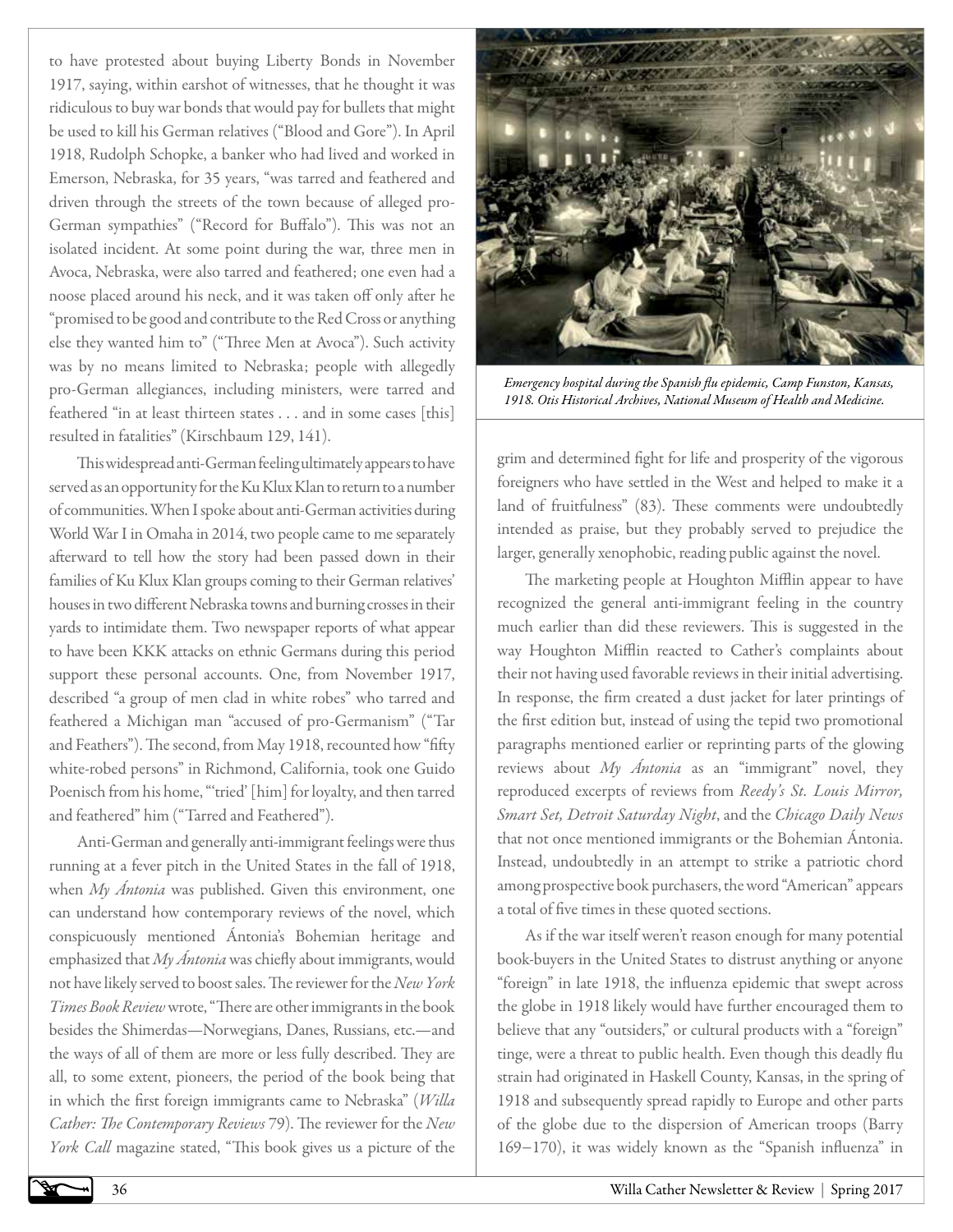the United States because initially Americans believed it had originated in Spain (Barry 171). In large part this was because for several months after the first outbreak in Europe, Spain was the only country where the flu's ravages were openly reported, since other countries (including the United States) did not want their enemies to know how it was decimating their troop strength (Barry 171). Many Americans, too, were led by news reports to believe the flu came from the Germans ("Medical Science's Newest Discoveries"). In other words, a threat that actually had originated within the United States was recast in the public's imagination as a "foreign" disease.

By late September 1918, the flu was spreading across the United States and the world, chiefly through military training camps, including those where many of the troops from Webster County had been sent, such as the flu's epicenter at Camp Funston, Fort Riley, Kansas (Cooper-Skjelver 315). Many times more Americans eventually died of the flu (approximately 675,000) than died from fighting in the war itself (116,000) (Barry 397).

American newspapers in the fall of 1918 were filled with stories about the flu pandemic. Even in Red Cloud, the brief front-page note in the *Red Cloud Chief* on October 17 about *My Ántonia* being newly available at the Auld Library had to compete with news of the deaths and funerals of two young men from Red Cloud who had died at Fort Devens, Massachusetts ("At the Auld Library" and "In Memoriam"). These notices do not mention the flu, but everyone would have known the real cause of these deaths; after all, on one of the inside pages of the same day's issue one could read about multiple events in Nebraska being cancelled due to the flu and about the disease raging across the state ("Short State Notes"). In Red Cloud the schools were closed and "the local health board prohibited public gatherings from October 24 to November 2 in an attempt to halt the spread of the flu" (Cooper-Skjelver 315). Cather was fully aware of how attention-consuming the influenza pandemic was. She told Elizabeth Shepley Sergeant in a letter dated December 3, "It's cruel how many boys have died in our training camps here [in the United States]. Before I left Red Cloud we had seven funerals in one week for boys who were sent home from Camp Dodge, Iowa. The rumor is that more of our boys have died in camp at home than have been killed in France" (*Selected Letters* 264). Many of Cather's friends and acquaintances caught the flu, and some died of it; somehow, though, Cather herself never contracted it (273).

Is it any wonder, then, that the release of a relatively littleknown Nebraska author's fourth novel in late September 1918 might have had a difficult time gaining many people's attention, either in Nebraska or in the rest of the country? Not only would the flu have distracted people—it's hard to think of reading fiction

when a deadly virus seems to threaten from every quarter—but the flu's linkage to a "foreign contagion" would also have prompted many readers to not be very interested in a novel that was as proimmigrant as *My Ántonia*.

Worthy of further investigation, too, but beyond the scope of this essay, are the ways in which the anti-German hysteria and flu pandemic caused by World War I possibly affected the ways in which those readers who bought the novel actually responded to it. Were these readers predisposed to see Tiny's and Lena's successes as "American" success stories, or as "foreign" opportunism? Were Ántonia's many children a cause for celebration or a threat to the "native stock" gene pool? How did readers respond to the fact that the heroine of *My Ántonia*, even after thirty years living in the United States, still spoke Bohemian at home with her husband and children, and as a result, "the little ones could not speak English at all—didn't learn it until they went to school" (*My Ántonia* 324)? Did the implicit critique of the nativists of Black Hawk offend readers? How many would have identified with the xenophobic tramp who commits suicide as he shouts, "My God! . . . so it's Norwegians now, is it? I thought this was Americy" (172)? Some might even have regarded him as a symbolic and tragic victim of too many immigrants being allowed into the country.

Undoubtedly both Cather and her editor Ferris Greenslet would have been well aware of the widespread anti-foreign sentiment pervading the United States during the years 1916 through 1918. Whether Cather considered it when she was constructing *My Ántonia* or whether Houghton Mifflin thought of this when making the decision about its release date is unknown. It appears clear, however, that if one were most concerned with ensuring high initial sales and popularity for *My Ántonia*, a novel that portrayed immigrants very positively, September 1918 was not a good time for its publication. On the other hand, one might say that if a novel's success is judged more by the degree to which it interrogates prevailing ideologies, Cather's celebration of immigrants could not have come at a better time. One might criticize Cather for not having directly confronted the anti-German xenophobia of the time in her novel in some way, and it is possible she purposely avoided including any major characters of German heritage out of fear that their inclusion would hurt sales. But whatever Cather's intentions, the novel's very positive portrayals of Ántonia, Lena, and Tiny, as well as its numerous references to hardworking Swedes, Norwegians, Bohemians, and Danes, still implicitly offered a rebuke to the nativist sentiments espoused not only by some of the fictional citizens of Black Hawk but also, during the war, by numerous Americans across the country.